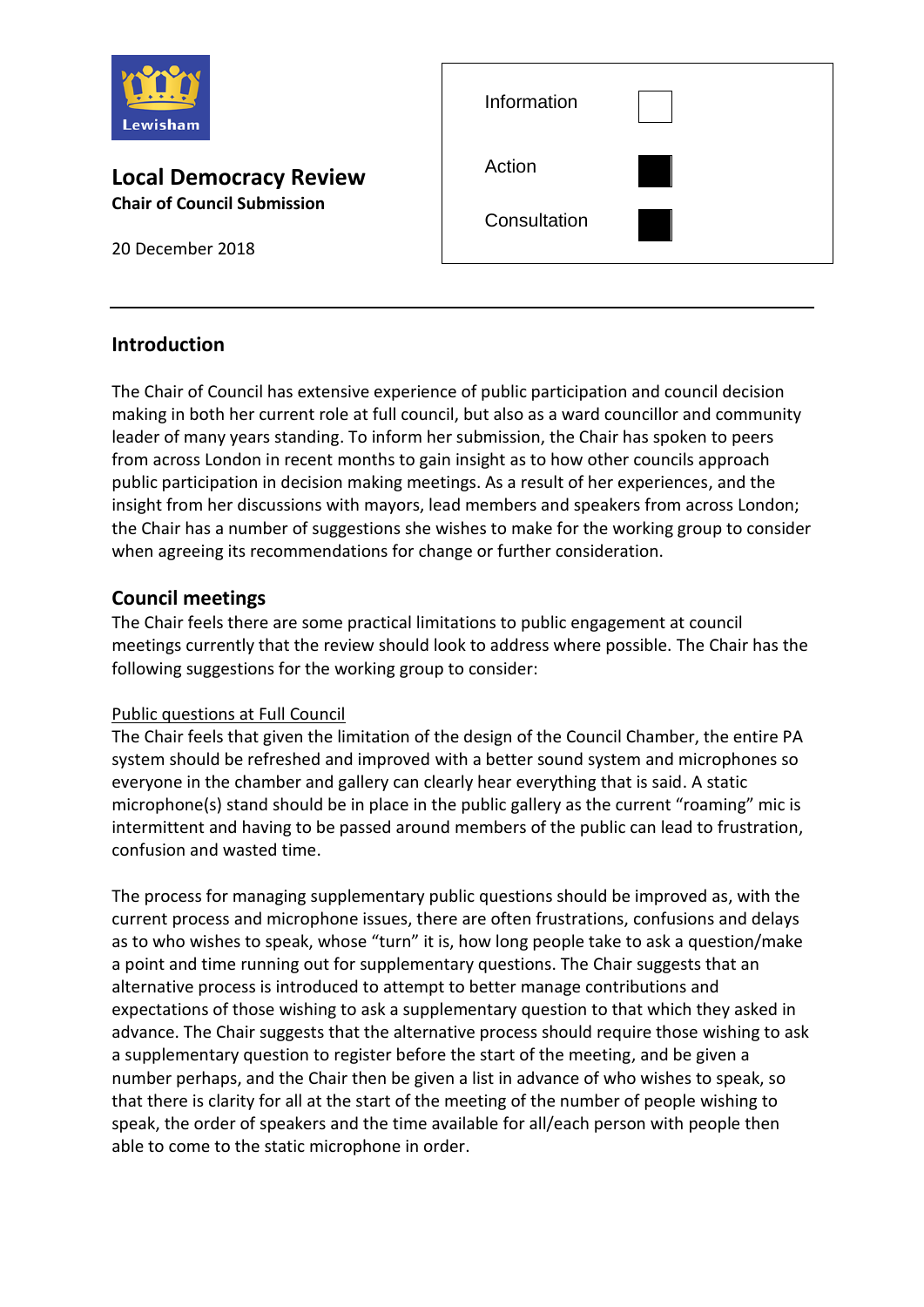#### Public Speeches at Full Council

When asking supplementary questions, members of the public are told they can't make a speech. The Chair would like to suggest that in line with some other boroughs, in addition to the public question process with the amendments suggested above; the Council also consider introducing a mechanism to allow public speeches at Full Council.

The Chair suggests the working group consider introducing a ballot for making a 3 minute speech to full council on a topic the member of the public wishes to address the Council about (to be specified in the application). The Chair suggests that through the ballot process, one man and one woman are selected in advance of each Council meeting to be invited to make a speech, the subject matter of which must be relevant, appropriate and in line with the usual rules around not inciting hatred etc. People could enter the ballot as many times as they like on as many topics as they like, but to ensure a range of voices are heard, each person can only make a speech to council once each municipal year.

This would enable people to address the Council publicly on a topic they are passionate about without the requirement of raising a petition first, opening up another channel through which members of the public can engage with Council meetings and share their views on issues that matter to them with the Council.

#### Right to speak at all Council meetings

In addition to Full Council meetings, there are a number of other Council meetings held in public which have a range of responsibilities. All are meetings held in public, not public meetings, at which members of the public are permitted to speak at the discretion of the Chair. Whilst there are currently varying levels of public attendance and engagement with the various meetings that take place, and in practice Chairs always permit requests from the public to address the Committee if received; the Chair of Council feels that more could be done to promote and enable appropriate participation in those meetings where public participation is not already enshrined in Law (Planning and Licensing) and therefore governed by separate processes.

Therefore the Chair suggests that consideration be given to introducing a period of time at the start of every appropriate committee agenda (say up to half an hour) for members of the public who wish to address the committee on any (open) item on the agenda. This would require a clear process and management by the Chair, however members of the public could then address the Committee about any item on the agenda, and raise any points they would like to bring to the committees attention before it considers the item on which it is taking a decision/reviewing to take a view on as part of pre-decision scrutiny. This practice change, if ably managed, communicated and promoted, could enable the council to go further in its aims of openness and transparency and public participation in decision making. It would facilitate the smooth running of meetings, ensure all voices are heard initially rather than be determined by the length of the agenda and who is able to stay till the end of the meeting. It could also assist in preventing interjections and frustrations boiling over on contentious issues.

#### Chair to Speaker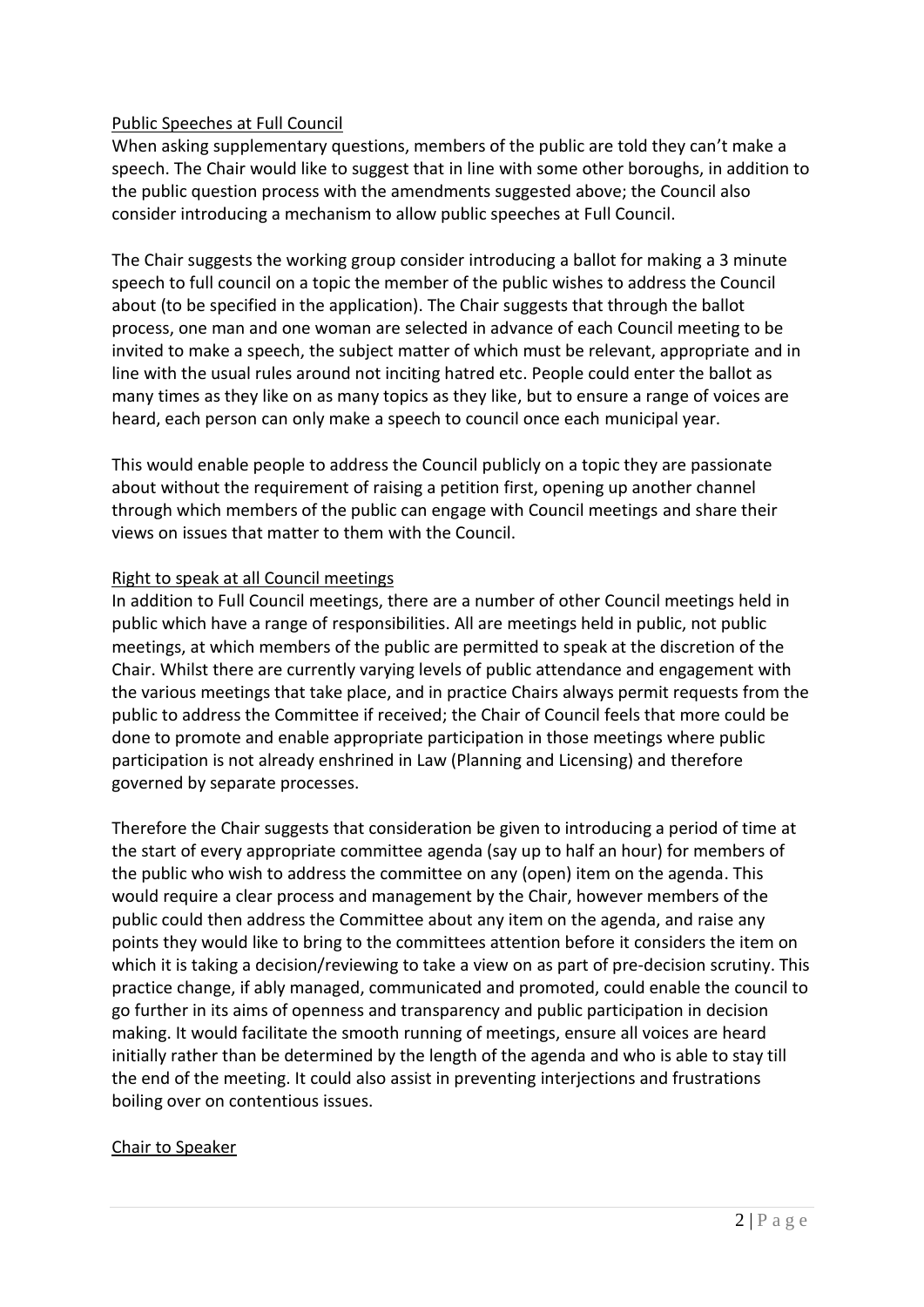The Chair also suggests that the title of "Chair of Council" is changed to "Speaker" to better reflect the role in a way that is in line with national political structures in the Houses of Parliament, and also in line the political structure of Lewisham Council. The Chair's role in Lewisham undertakes the civic and dignitary role often assigned to Mayors in other authorities that do not have a directly elected Mayor: changing the name of the role to Speaker would prevent some of the confusion that can arise and be clear about the different role of a Speaker to a Mayor/Leader.

## **Local assemblies**

The Chair feels that the working group should review the purpose, aims, structure and benefits of the Local Assembly programme. It is an important vehicle for local engagement, however some considered scrutiny as to how it works overall and how it is currently working in each ward would be timely. A lot of flexibility has been shown in developing the approach in each ward, but because of this there isn't a clear "Lewisham structure" to be tweaked for each ward with clear guidance as to the aim and purpose of the programme, which was originally the democratic redistribution of money decided on by local people for the benefit of the wider community within the ward. For example, in Bellingham Ward, the local assembly fund works well in providing small grants to fund small projects for the benefit of the community, often enabling events aiming to bring people together to happen by the provision of some seed-funding/pump-priming for a range of events to benefit a range of residents such as older peoples Christmas lunches, gospel choirs, community events – the same is not true in all other wards. Local groups and organisations are often best placed to understand and meet local needs, and the support of the local assembly fund can help them get going and bring in further sponsorship to events and activities they want to deliver.

The Chair feels that more guidance and uniformity about the purpose of Local assemblies should be developed, along with guidance ensuring that the funding available is used in line with the strategic priorities of the Council, with a clear expectation of bids showing a clear wider benefit to the local community. The Chair feels there should be a refreshed focus on community benefit, social cohesion, tackling exclusion, loneliness and the impact of poverty, ensuring that the local assemblies programme and funding decisions do not inadvertently lead to polarisation. More should also be done to widen participation so that more local assemblies better reflect the local social economic and demographic profile of the area in terms of both attendance and involvement and projects supported.

And finally, the Mayors Question Time is a great initiative and seems to attract more people, and more younger people, to local assemblies both of which are to be welcomed. This should be continued/extended/formalised as the working group think appropriate.

### **Engaging with people appropriately: ensuring all voices are heard**

The Peoples Parliament is run by Speaking Up Lewisham and the Chair attended a recent parliament and witnessed a panel discussion where discussion was in part around engaging with local councillors and understanding council decision making. It is clear to the Chair from this and other interactions over the years, that the council's ability to communicate effectively with people with learning disabilities to inform and involve them, and also to understand and take account of their views is limited and could and should be improved. This is particularly relevant given the proportion of the council's budget that is spent on